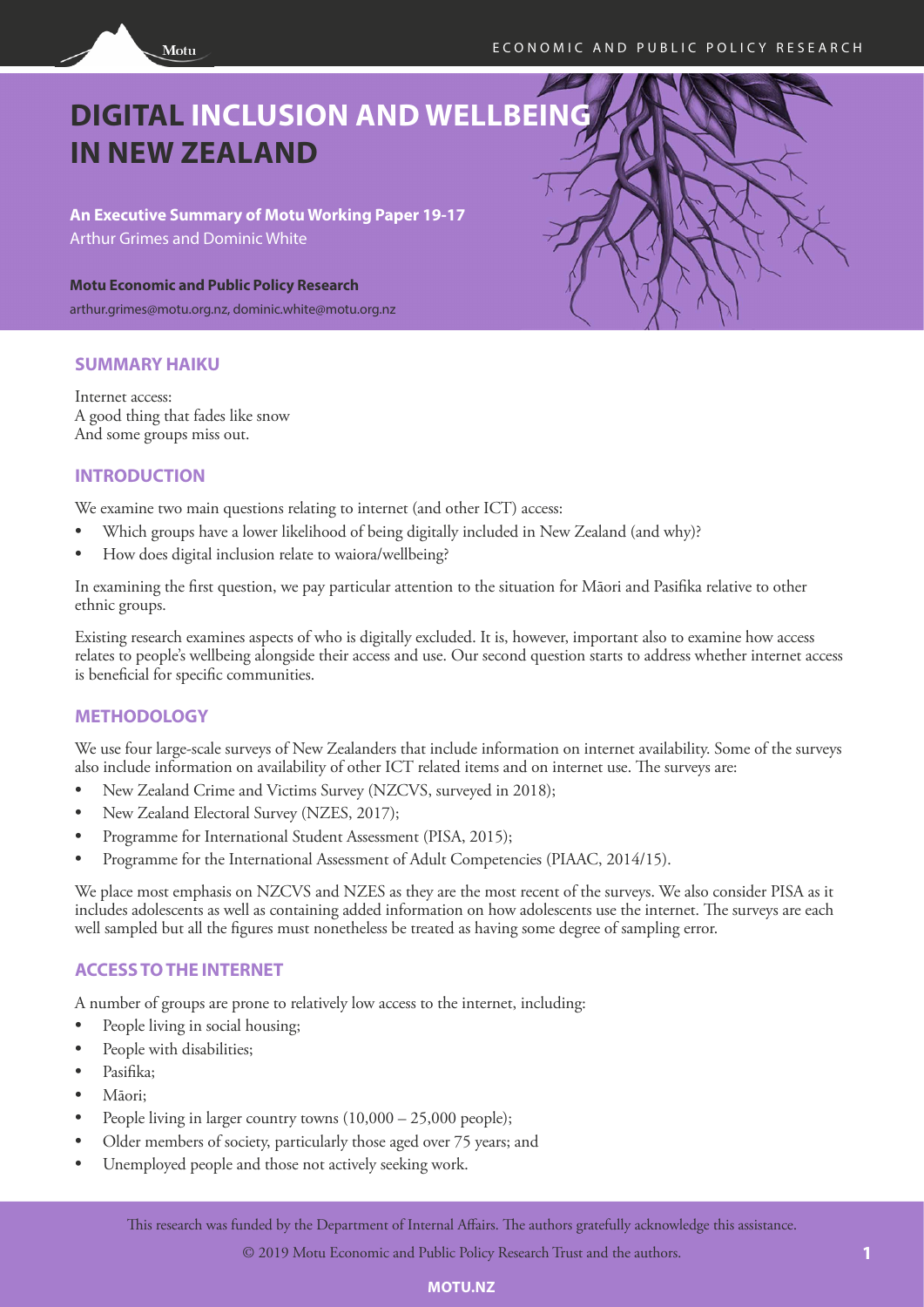Motu

The first two of these groups – those in social housing and people with disabilities – appear to be particularly disadvantaged with respect to internet access. Pasifika students (in 2015) also reported substantially lower rates of internet access than did students of other ethnicities.

Just 69% of those living in Housing NZ (or local equivalent) social housing report having access to the internet, compared with 91% reporting access across all respondents (in the 2017 NZES).

Only 71% of people with disabilities report having access to the internet (in the 2017 NZES). In the 2018 NZCVS, 17% of people with disabilities indicate having no internet access compared to the full sample where just 5% have no internet access.

These large gaps in internet access for those who live in social housing and for people with disabilities are potentially amenable to policy interventions. Most social housing is owned by the state. local authorities or NGOs. The social housing provider could take the initiative to install WiFi (or other technologies) to enable internet access by tenants. Provision of such infrastructure may be considered of similar importance to provision of water, sewerage and electricity to these tenants. Such provision is also likely to improve internet access rates for Pasifika students.

Similarly, many people with disabilities are already subject to some form of care by state agencies or NGOs. These authorities may consider enabling internet use for their clients as a key intervention to improve the opportunities for those with disabilities to connect with the rest of society.

People with disabilities are also at greater risk than others from an internet violation (i.e. a virus infection or other internet interference). Other at-risk groups include individuals who are not actively seeking work, unemployed, Māori, Pasifika, younger people, and those who are studying.

### **WELLBEING AND INTERNET USE**

We investigate the association between various wellbeing indicators and internet use. As we have used cross-sectional data we cannot draw causal conclusions on the nature of these associations.

Our key findings are:

- NZCVS (adult) data indicate that those who do not have internet access tend to have lower subjective wellbeing than those who do have access.
- NZES (adult) data show a similar relationship (using a proxy variable for wellbeing) when we do not control for other (e.g. demographic) factors, but we find no relationship once we control for these other factors.
- NZES data show that people without internet access are less engaged in civic activities such as voting in general elections and making submissions to government.
- PISA (adolescent) data indicate that those without internet access tend to have lower subjective wellbeing than those with access (which may reflect family circumstances).
- PISA data also indicate that as internet use on weekdays outside of school increases, students' subjective wellbeing declines; once daily internet use exceeds about two hours, we find no positive association between internet use and wellbeing.